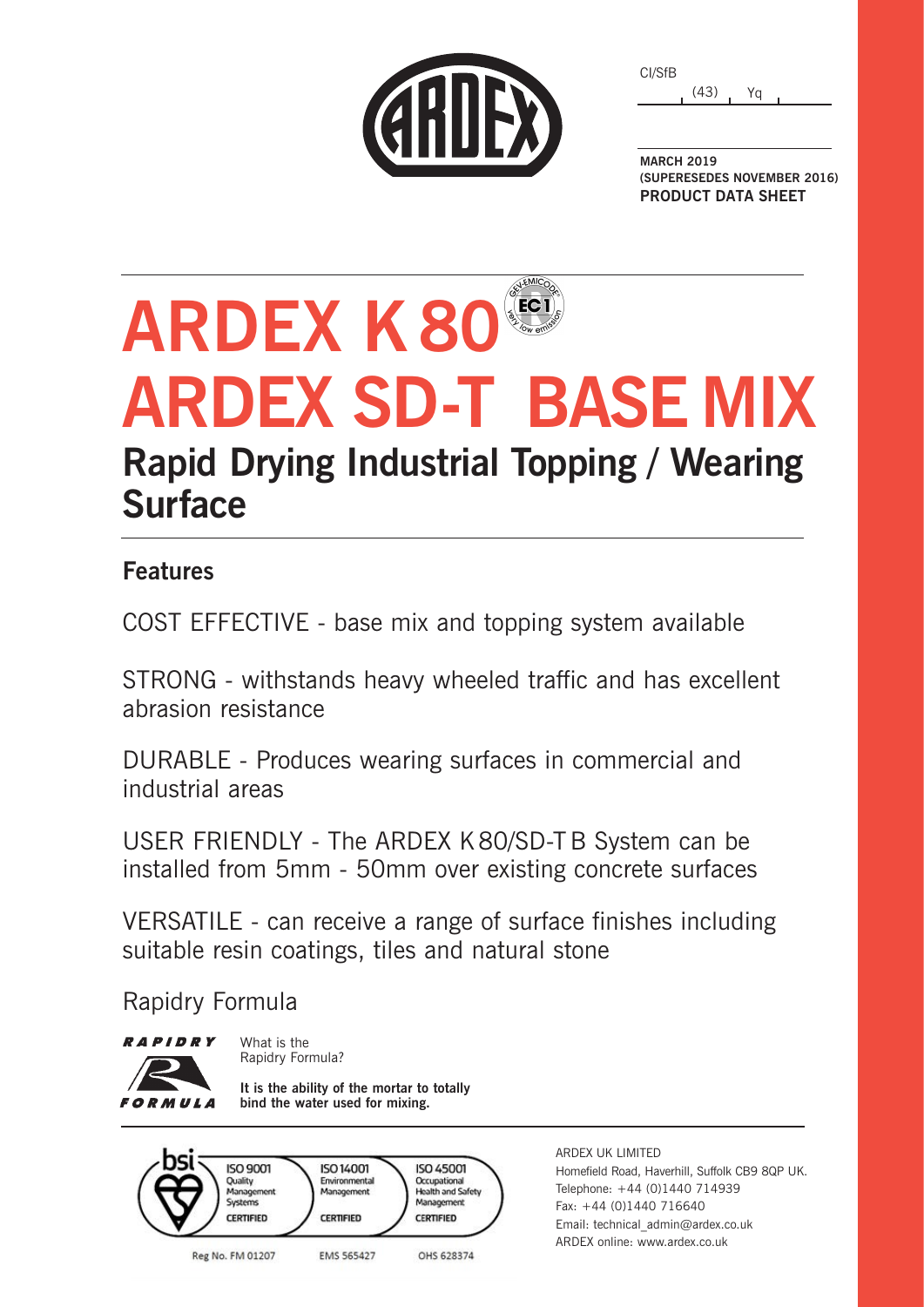### **ARDEX K80/SD-TB BASE MIX Rapid Drying Industrial Topping/Wearing Surface**

#### **DESCRIPTION**

ARDEX K80/SD-TB Industrial Floor System from ARDEX is a combination of ARDEX K80 and ARDEX SD-T B base mix. ARDEX K80 is a specially formulated cement-based compound for resurfacing and levelling existing concrete floors to give a hard, smooth, flat, wearing surface or as a base for suitable paint and resin coatings. ARDEX SD-TB base mix is designed to pre-level concrete surfaces prior to applying ARDEX K80.

ARDEX K80 Industrial Floor System provides the ideal combination of toughness, low maintenance, ease of application and high durability coupled with the incorporation of the unique ARDEX 'Rapidry Formula'. Due to the 'Rapidry Formula' chemically binding the mixed water, the ARDEX K80 literally dries within itself at the same time as it rapidly develops strength.

When mixed with water, ARDEX K80 produces a fluid self-levelling mortar which can be applied by trowel or pump as a floor finish from 5mm-10mm. Where thick applications are required the cost effective ARDEX SD-TB base mix can be initially applied from 10mm-50mm depth to level the concrete base. The 'Rapidry Formula' technology of the ARDEX SD-TB base mix means that within only hours of its application a minimum 5mm thickness of ARDEX K80 can be applied.

ARDEX K80 Industrial Floor System is virtually tension free and provides a very high strength surface which has enough resiliency to accept heavy wheeled traffic, such as that found in industrial factories, workshops and warehouses, etc. Independent testing at Aston University has confirmed the excellent inherent abrasion resistance of ARDEX K80/SD-TB Industrial Floor System ensuring its suitability for a wide range of applications.

#### **SUBSTRATE PREPARATION**

The concrete surface must be hard, sound and free of dust and other barrier materials such as paint, lime coatings, plaster, curing agents, laitance, adhesive residues, etc., that will inhibit adhesion to the substrate. The surface strength of the concrete must be sufficient to support the ARDEX K80. BS8204-3 recommends a minimum surface tensile strength of 0.8N/mm<sup>2</sup> for concrete bases to receive wearing or levelling screeds.

**NOTE:** For heavy duty locations or where a subsequent resin coating may be applied, the minimum surface tensile strength should be 1.5N/mm<sup>2</sup>.

Use ARDEX DGR degreaser to remove polish, wax, grease, oil and similar contaminating substances prior to mechanical preparation. Contact our Technical Services Department for further information. Concrete surfaces must be mechanically prepared, either by scabbling, grinding or contained shot blasting equipment or similar, and be vacuumed clean prior to priming. All surfaces need priming. It is recommended to prime with a sand blinded application of ARDEX R3E Solvent Free Epoxy Primer or ARDEX R 5 E Rapid Curing Solvent Free Epoxy Primer in accordance with the technical data sheet. The sand used to create a blinded/aggregate keyed surface should be ARDEX Fine Aggregate, approximately 1 to 1.5mm in size. Overwatered, or otherwise weak concrete surfaces must be suitably prepared down to sound, solid concrete by mechanical methods. Direct to earth concrete sub-floors must be dry and have an effective damp proof membrane such as ARDEX DPM or ARDEX DPM 1C.

When applying ARDEX K80 on top of ARDEX SD-TB base mix, ensure any contamination is removed prior to priming with ARDEX P51 primer mixed 1:2 with water using a broom in accordance with the Priming and Preparation data sheet. The surface of the ARDEX SD-TB base mix must be thoroughly primed and the primer allowed to dry prior to applying the ARDEX K80.

**NOTE:** Any joints or cracks in the concrete base where differential movement is anticipated e.g. movement joints, should be brought through to the finished surface. ARDEX K80 and ARDEX SD-TB should not be used in external or areas subject to wetting.

#### **MIXING ARDEX K 80**

To the required amount of clean water in a clean mixing container add the powder whilst mixing thoroughly using an ARDEX mixing paddle with a 10mm chuck variable speed (600 -1,000 rpm) electric drill, until a smooth lump free mortar is produced. For each 25kg bag of ARDEX K 80, add  $4^{3/4}$  to  $5^{1/4}$  litres of clean water. Use the minimum amount of water for thick applications or cold conditions. Do not use more than 5 litres per bag.

#### **MIXING ARDEX SD-T B Base Mix**

As above except  $3^{1/2}$  to  $3^{3/4}$  litres of mixing water is used. Do not exceed  $3<sup>3</sup>/<sub>4</sub>$  litres of water per 25kg bag of ARDEX SD-T B base mix.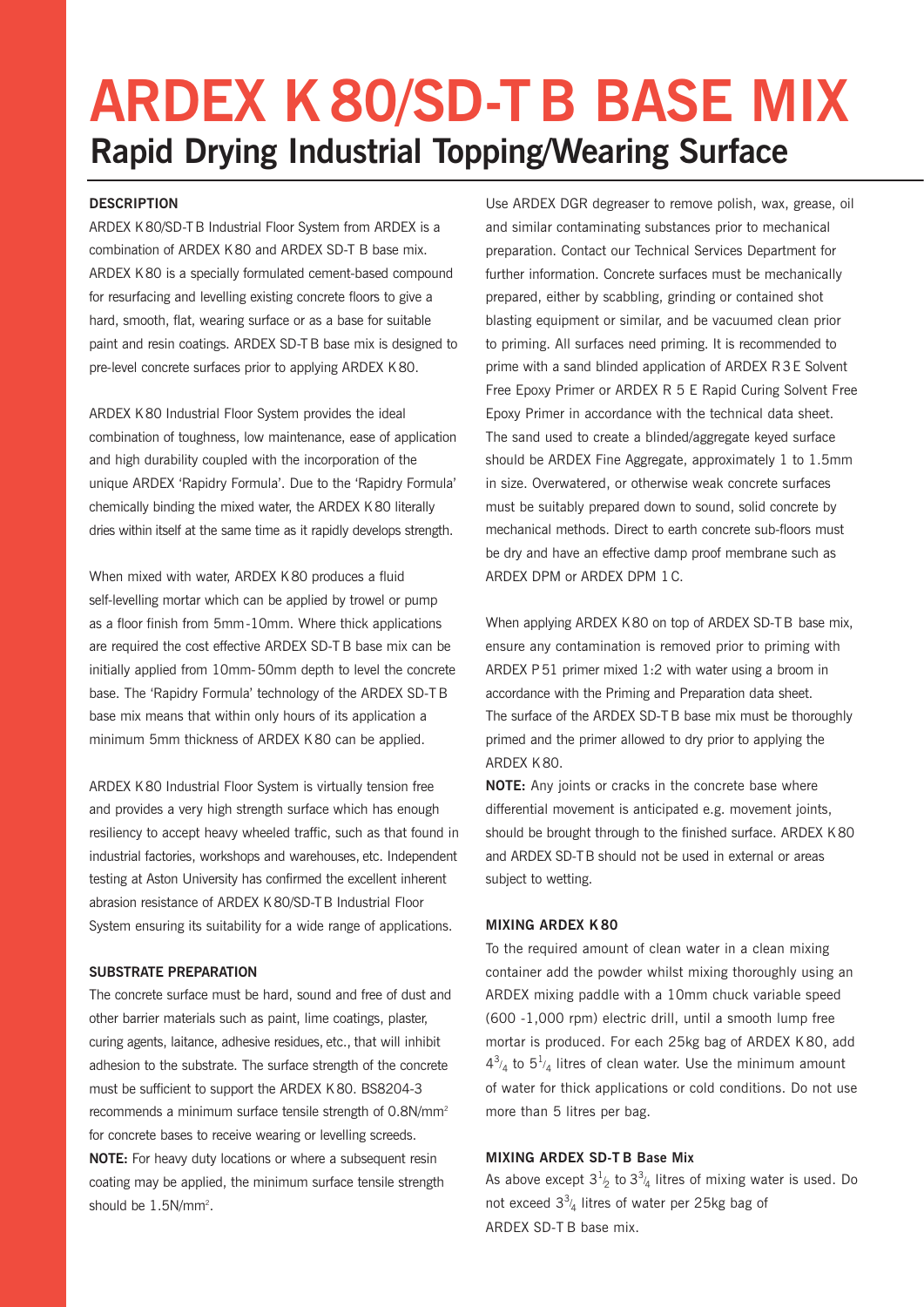### **ARDEX K80/SD-TB BASE MIX Rapid Drying Industrial Topping/Wearing Surface**

**APPLICATION OF ARDEX K80 AND ARDEX SD-TB base mix** Pour the mixed ARDEX K 80 compound onto the prepared sub-floor. The mixed mortar will flow out and self-level during the first 10 minutes of its 30 minutes working time at 20°C. Use an ARDEX gauging tool with height adjustment for gauging thicker applications. Use an ARDEX long handled smoothing trowel or spiked roller for finishing off depending upon the finish required. Use a pin rake with height adjustment for thicker applications. A spiked roller can be used for finishing off depending on the finish required. Minimum recommended application temperature 10°C. Where large sub-floors require levelling and/or thick applications are required it is recommended to pump ARDEX K80/SD-TB Industrial Floor System.

For advice on pumping, including recommended flow values, consult our Technical Services Department.

#### **THICKNESS**

ARDEX SD-T B base mix can be applied at thicknesses down to 10mm. However, to benefit from its levelling properties ARDEX SD-TB base mix should be applied at least 15mm thick. When applying ARDEX SD-T B base mix at thicknesses of over 20mm, larger aggregate may be incorporated. Contact our Technical Services Department for further information. ARDEX K80 should be applied at thicknesses between 5 and 10mm.

#### **WEAR SURFACES**

The surface of the ARDEX K80 should be protected from spillages such as oil, salts, water, etc., by applying a suitable concrete sealer or resin coating. Suitable sealers will also help ease maintenance and help to maintain the aesthetic appearance. **NOTE:** As the performance of resin flooring systems vary considerably, if compatibility is unknown, a trial application is recommended to assess the suitability and compatibility of the selected coating with ARDEX K80 before work commences. Always contact and rely upon the coating manufacturer for specific application instructions and product guidelines.

Where good drying conditions prevail (i.e. 20°C and a relative humidity not exceeding 50%), coatings can be applied after 24 hours, after application of a 10mm thick layer of ARDEX K80. Lower temperatures and/or higher humidity conditions or thicker layers will extend this time, higher temperatures and lower

#### **SPECIFIC CONDITIONS AND ABRASION RESISTANCE**

Independent tests carried out by Aston University have shown that ARDEX K 80 has excellent abrasion resistance, having a rating of at least AR1. This is classified by BS 8204 as being suitable for very high abrasion and heavy wheeled traffic, such as found in heavy duty industrial workshops, warehouses, etc.

ARDEX K 80 Industrial Floor System is intended for forklift traffic and similar use. Excessive service use, such as dragging of heavy metal equipment or loaded pallet trucks with protruding nails can cause gouging and surface damage.

#### **COVERAGE**

Approximately 1.65kg ARDEX K80 powder/m<sup>2</sup>/mm, e.g. one 25kg bag will cover approximately 3.0m<sup>2</sup> at 5mm thick.

Approximately 1.87kg ARDEX SD-TB base mix powder/m<sup>2</sup>/mm, e.g. one bag will cover approximately 1.3m<sup>2</sup> at 10mm thickness. **NOTE:** The coverage figure is based on a flat level surface, additional material should be allowed for where the surface is rough or uneven.

#### **PACKAGING**

ARDEX K 80 and ARDEX SD-TB base mix are packed in paper sacks incorporating a polyethylene liner - net weight 25kg.

#### **STORAGE AND SHELF LIFE**

ARDEX K 80 and ARDEX SD-TB base mix must be stored in unopened packaging, clear of the ground in cool dry conditions and be protected from excessive draught. If stored correctly, as detailed above, the shelf life of these products is 12 months from the date shown on the packaging.

#### **PRECAUTIONS**

ARDEX K 80 and ARDEX SD-T B base mix are considered non-hazardous in normal usage. The presence of cement in the product gives an alkaline mortar which may cause some local irritation if prolonged contact with the skin takes place. Care should be taken to avoid inhalation or ingestion of dust and prevent contact with the eyes.

NOTE: For the latest technical or health and safety data on this product, consult the current technical or health and safety datasheet online at www.ardex.co.uk